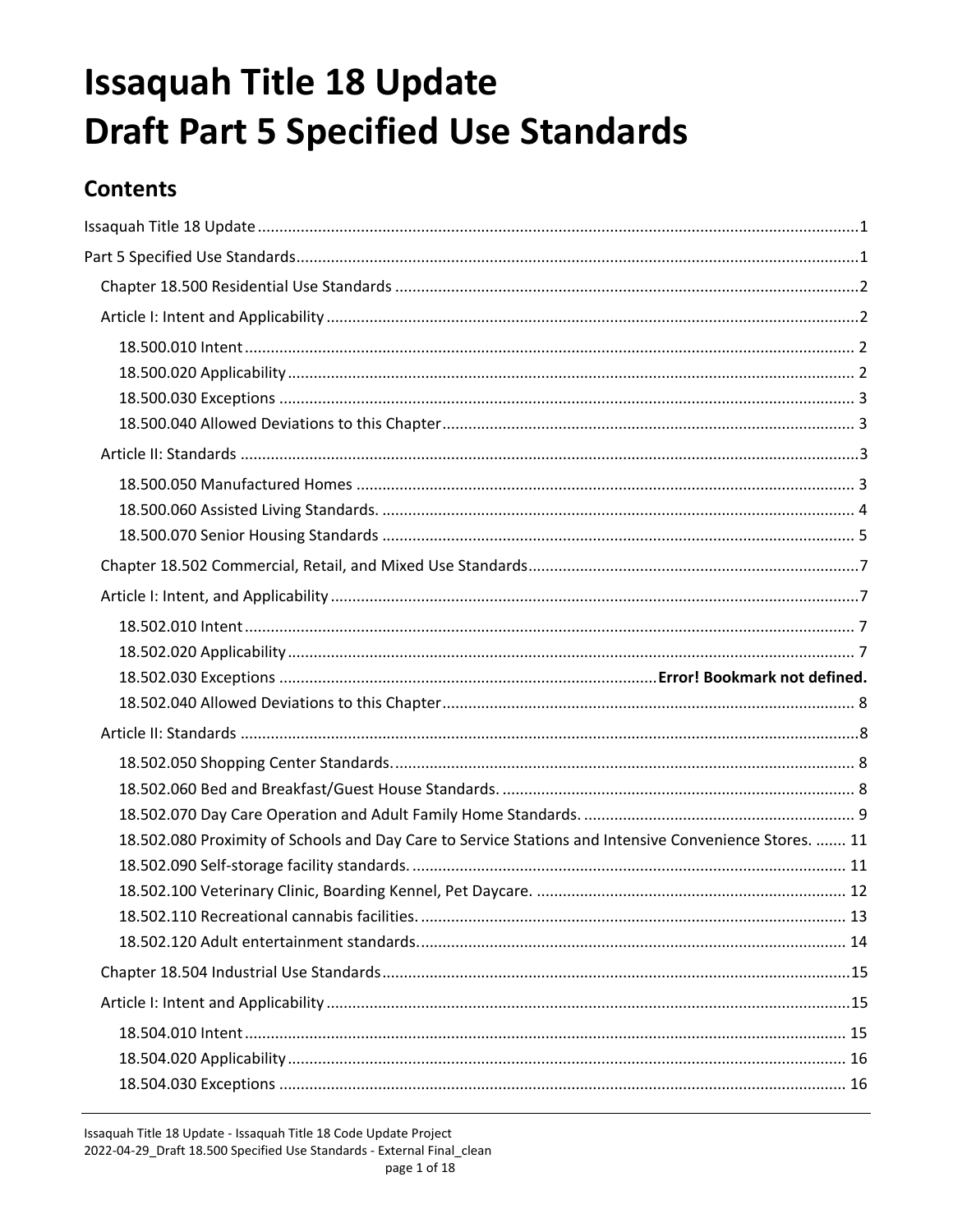$\overline{1}$  Many of the standards from IMC 18.07 have been relocated to 18.400, Zones, as they apply across the zone. These chapters retain Specified Use Standards that apply to a specific use, no matter what zone it is located in.

# <span id="page-1-0"></span>**Chapter 18.500 Residential Use Standards**

# <span id="page-1-1"></span>**Article I: Intent and Applicability**

#### <span id="page-1-2"></span>**18.500.010 Intent**

- $\mathbf 1$  Intent adapted from Intent statements in 18.07. These standards work together with the Use Table at IMC 18.402 Permitted Uses. This section also references IMC 18.200 Permits and Procedures, which will include required permit types.
- A. Intent: The intent of providing specified standards for certain residential uses is to:
	- 1. Provide convenient, pedestrian-oriented residential uses that are developed at a human scale;
	- 2. Encourage uses which offer a variety of housing within areas of the City;
	- 3. Have development that has human character and pedestrian scale.

#### <span id="page-1-3"></span>**18.500.020 Applicability**

- A. Permitted locations and level of review required for these supplemental use standards are governed by 18.402.020, Residential Zone Permitted Uses, and 18.200.XXX, Permits and Procedures.
- B. Mixed Use projects: All Specified Use standards pertinent to residential development apply to residential mixed use developments.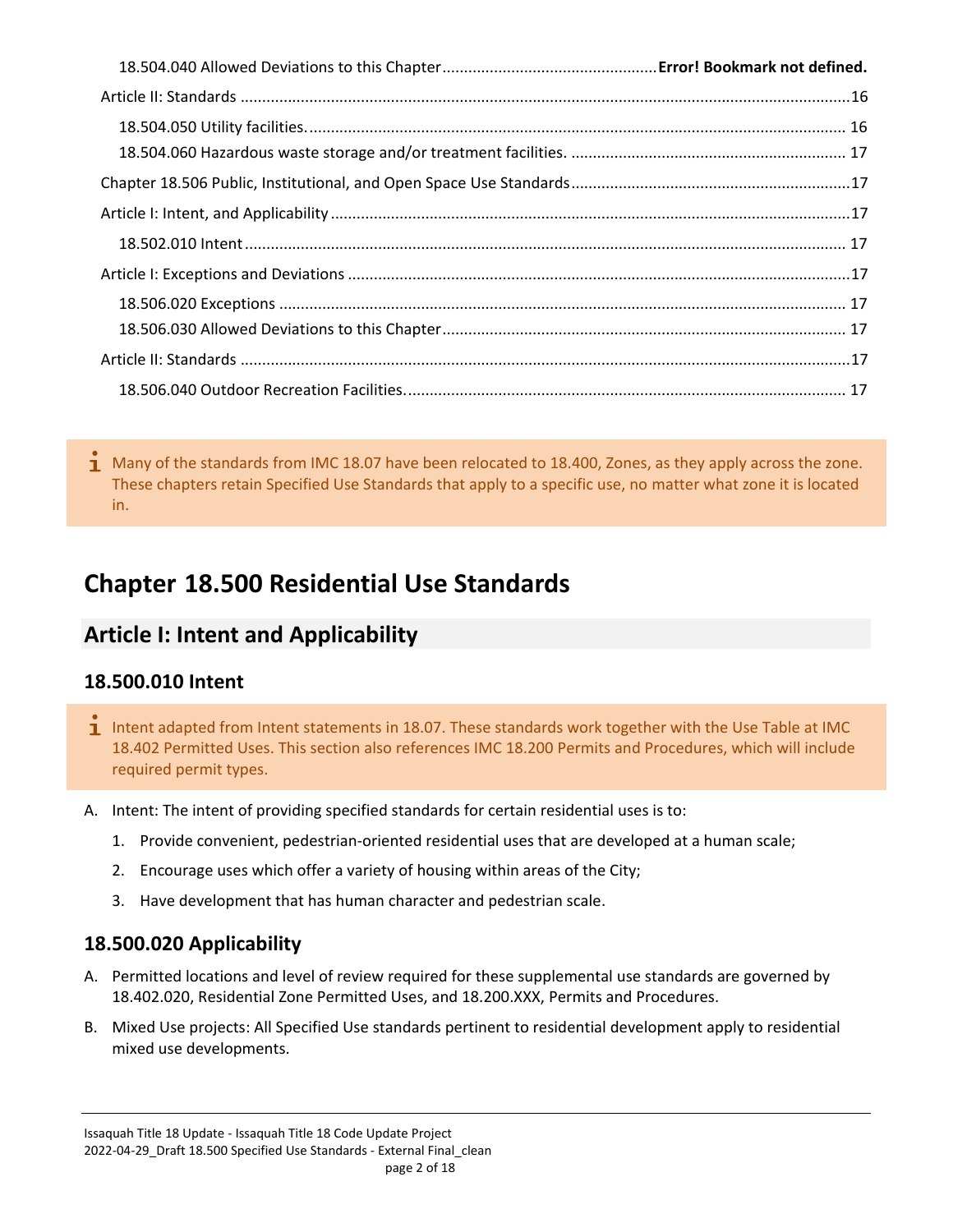#### <span id="page-2-0"></span>**18.500.030 Exceptions**

- **T** This reasonable accommodations exception adapted from 18.07.400, Reasonable accommodation.
- A. The Federal Fair Housing Act (FFHA) requires that reasonable accommodations be made in rules, policies, practices, or services, when such accommodations may be necessary to afford persons with disabilities equal opportunity to use and enjoy a dwelling. The Director is therefore authorized to make accommodations in the provisions of this Code as applied to dwellings occupied or to be occupied by persons with disabilities as defined in the Federal Fair Housing Act, when the Director determines that such accommodations reasonably may be necessary in order to comply with such Act.

#### <span id="page-2-1"></span>**18.500.040 Allowed Deviations to this Chapter**

- A. Deviations from this chapter must be requested according to the appropriate permit process in IMC 18.200 Permits and Procedures.
- B. Allowed deviations from the Residential Use Standards are:
	- 1. Applying Senior Housing Standards for Persons with Special Housing Needs. Persons with special housing needs, other than seniors, such as disabled or low-income persons, may seek a deviation to reside in housing developed using senior housing standards IMC 18.500.110. In addition to the Deviations criteria at IMC 18.200 Permits and Procedures, requests for this deviation must also meet the specific approval criteria at IMC 18.500.110.D Senior Housing Exceptions for Special Needs and Affordable Housing.

### <span id="page-2-2"></span>**Article II: Standards**

#### <span id="page-2-3"></span>**18.500.050 Manufactured Homes**

- $\mathbf{I}$  This section is adapted from 18.07.430 with minor edits.
- A. Intent: These standards intend to ensure that manufactured homes and subdivisions are planned, developed, and maintained to provide safety for their residents while ensuring that manufactured homes are compatible with the scale and character of the surrounding neighborhood. The standards aim to provide affordable and diversified housing opportunities within the City while maintaining established standards. Manufactured homes must meet the most current HUD Code standards.
- B. Approval Criteria: Manufactured home subdivisions are permitted as established in the Table of Permitted Land Uses. Within the subdivision, or as separate units, manufactured homes are permitted; provided they meet all the following approval criteria:
	- 1. Manufactured Home Subdivisions must meet the same land development and site improvement standards that apply to conventional subdivisions.
	- 2. In addition to any state requirements (for example RC[W 35A.21.312\)](https://www.codepublishing.com/cgi-bin/rcw.pl?cite=35A.21.312), manufactured homes must also meet all of the following requirements:
		- a. Fuel Oil Supply Systems: All fuel oil supply systems must be constructed and installed according to applicable building and safety codes except that any bottled gas tanks may be fenced so as not to be clearly visible from the street or abutting property.
		- b. Mobility: The hitch, axles, and wheels of a manufactured home must be removed.
		- c. Permanent Foundation: The manufactured home must be placed on a permanent foundation as specified by the manufacturer and that complies with the City's building code for residential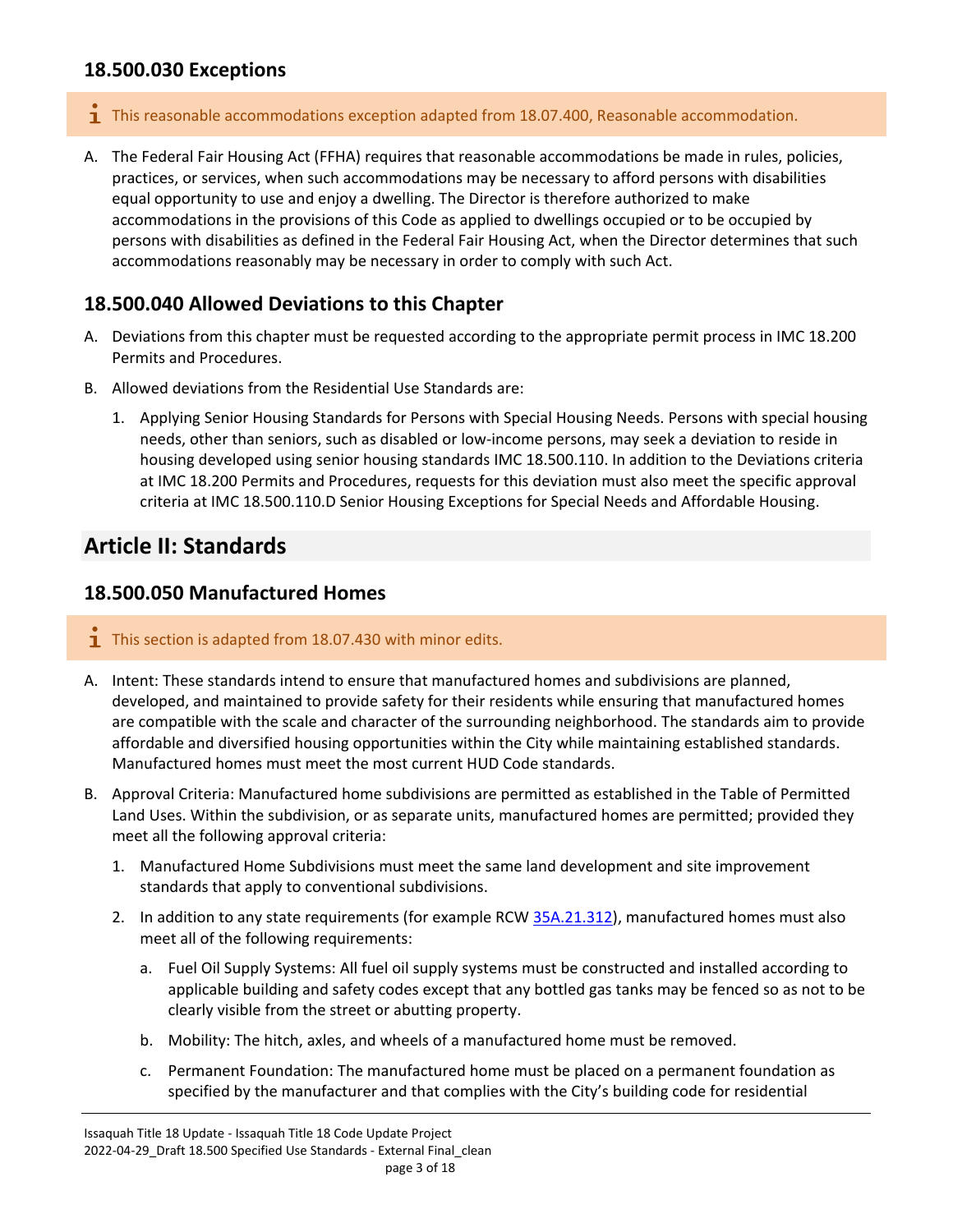structures. If the manufacturer does not allow the use of a permanent foundation, the exterior covering must extend to the ground.

- C. Modular Homes: Modular homes must be permitted in any district or area in which conventional site-built homes are allowed; provided they conform to the same rules and regulations applicable to site-built homes.
- D. Pre-HUD Manufactured Homes: Pre-HUD manufactured homes (mobile homes) are not allowed as permanent residences within the City because, as defined, they were built before the Housing Construction and Safety Standards Act of 1974, and do not bear the insignia of HUD. Legally nonconforming pre-HUD manufactured homes approved as permanent residences within the City prior to the effective date of this Code are exempt.

#### <span id="page-3-0"></span>**18.500.060 Assisted Living Standards.**

- $\mathbf{1}$  Adapted from IMC 18.07.380, Assisted living facilities.
- $\mathbf 1$  Standards related to requirements from other chapters or Parts are removed including shared-space requirements for assisted and senior housing, screening by zone, parking, circulation.
- **1** Exemptions for areas with architectural standards and active HOAs added.
- A. Intent: The intent of requiring specific standards for the development of assisted living facilities is to:
	- 1. Ensure assisted living facilities are compatible in scale and character to the surrounding neighborhood or area;
	- 2. Provide enjoyable and safe housing for assisted living facilities' residents and the surrounding community; and
	- 3. Recognize special safety and compatibility considerations regarding the assisted living facilities and the surrounding land uses by providing compatibility between this specialized multifamily use and the surrounding land uses.
- B. Approval Criteria: In addition to meeting all state and federal regulations and procedures, approval may be permitted only if the following approval criteria are met:
	- 1. Provide amenity space consistent with IMC 18.612 Community Space and Green Necklace.
	- 2. Building Modulation: Building modulation is intended to break up the overall bulk and mass of the exterior of an Assisted Living building, including townhouses. Modulation should also add character to the overall building exterior as well as to individual units. The following standards apply to areas that do not have City adopted architectural standards (Central Issaquah, Olde Town Single-Family/Duplex zone) or active Architectural Review Committees (Issaquah Highlands, Talus).
		- a. Building facade modulation must occur at every 25 feet of wall length. The modulation can take the form of decks, balconies, indentations, extrusions, and other various forms;
		- b. Minimum modulation depth must be approximately three feet; and
		- c. Minimum modulation width must be approximately eight feet.
- $\mathbf i$  Specified minimum of roofline variations is added. Continued review of the amount will occur with the next draft. Other unspecified options that the Director would approve has been removed.
	- 3. Roofline Variation: Roofline variation is intended to break up the overall bulk and mass of a multifamily building and to provide a visual relief as viewed against the skyline. Roofline variation must occur on all Assisted Living Structures with rooflines which exceed 50 feet in length. In areas that do not have City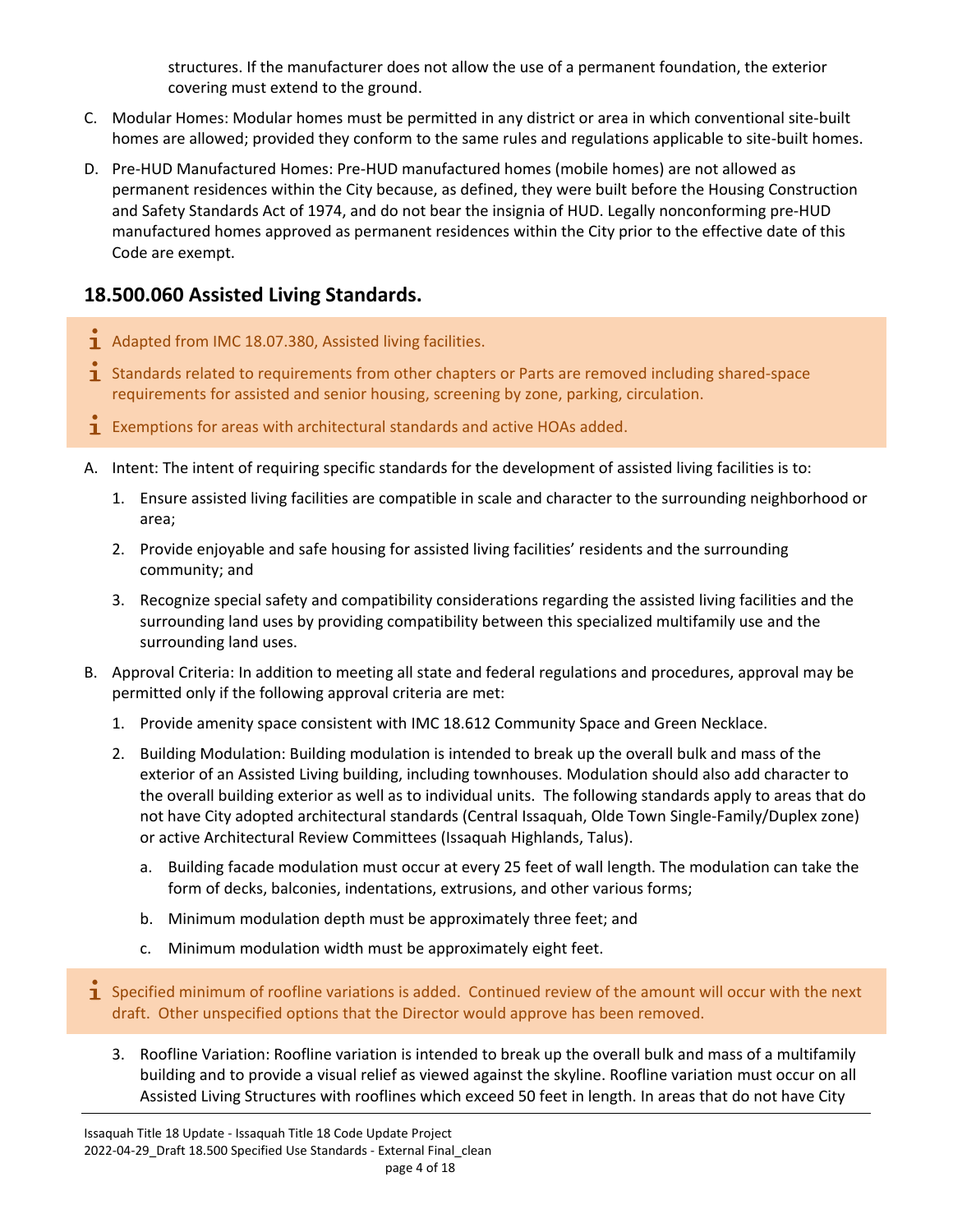adopted architectural standards (Central Issaquah, Olde Town Single-Family/Duplex zone) or active Architectural Review Committees (Issaquah Highlands, Talus), roofline variation must be achieved using at least one of the following methods:

- a. Vertical offset ridge line by a minimum of two feet;
- b. Horizontal offset ridge line by a minimum of three feet; or
- c. Variations of roof pitch by a minimum of three degrees (for example using 4:12 and 7:12 pitches).

#### <span id="page-4-0"></span>**18.500.070 Senior Housing Standards**

- $\mathbf{\dot{1}}$  Adapted from 18.07.390, Senior housing standards.
- 1 Standards related to requirements from other chapters or Parts are removed including shared-space requirements for assisted and senior housing, screening by zone, parking, circulation.
- **1** Exemptions for areas with architectural standards and active HOAs added.
- A. Intent: The intent of requiring specific standards for senior housing is to:
	- 1. Provide incentives through parking requirement reductions and density bonus provisions to develop housing opportunities for persons 55 years of age or older in a responsive and appropriate manner consistent with their special needs;
	- 2. Regulate the bulk, height, and spacing of buildings in order to obtain adequate light, air, and privacy;
	- 3. Provide a well-designed and safe environment for seniors; and
	- 4. Ensure that senior housing is compatible with the surrounding area and adjacent land uses.
- B. Density Bonus Provisions:
	- 1. Density Increase:
		- a. Density Increase Allowances:

In those zoning districts where senior housing developments are permitted (IMC 18.402, Table of Permitted Land Uses), the following density bonus provision may be used to increase the density above the base density allowed in the zoning district by:

- (1) An increase of 1/3 unit for every unit up to 950 square feet
- (2) An increase of 2/3 unit for every unit up to 700 square feet

For example, a site with six 900 square foot units allowed by zoning would be permitted to have two extra units (1/3 unit for each of the six units) for a total of eight units on the site.

b. Density Increase Criteria:

Density will be increased provided the following approval criteria are met:

- (1) Occupancy: The entire project must be reserved for senior occupancy; and
- (2) Size: Both the proposed unit and the resultant additional unit each have no more than 950 square feet of gross floor area per dwelling unit, excluding decks and storage/shed areas.

#### $\mathbf{I}$  Table of parking standards removed to be included in updated 18.608

2. Covenant Required: The occupancy requirements for the individual senior housing units and the entire project, where density bonus provisions are used, are to be guaranteed by an acceptable covenant or land use agreement between the owner and the City. The covenant or land use agreement must remain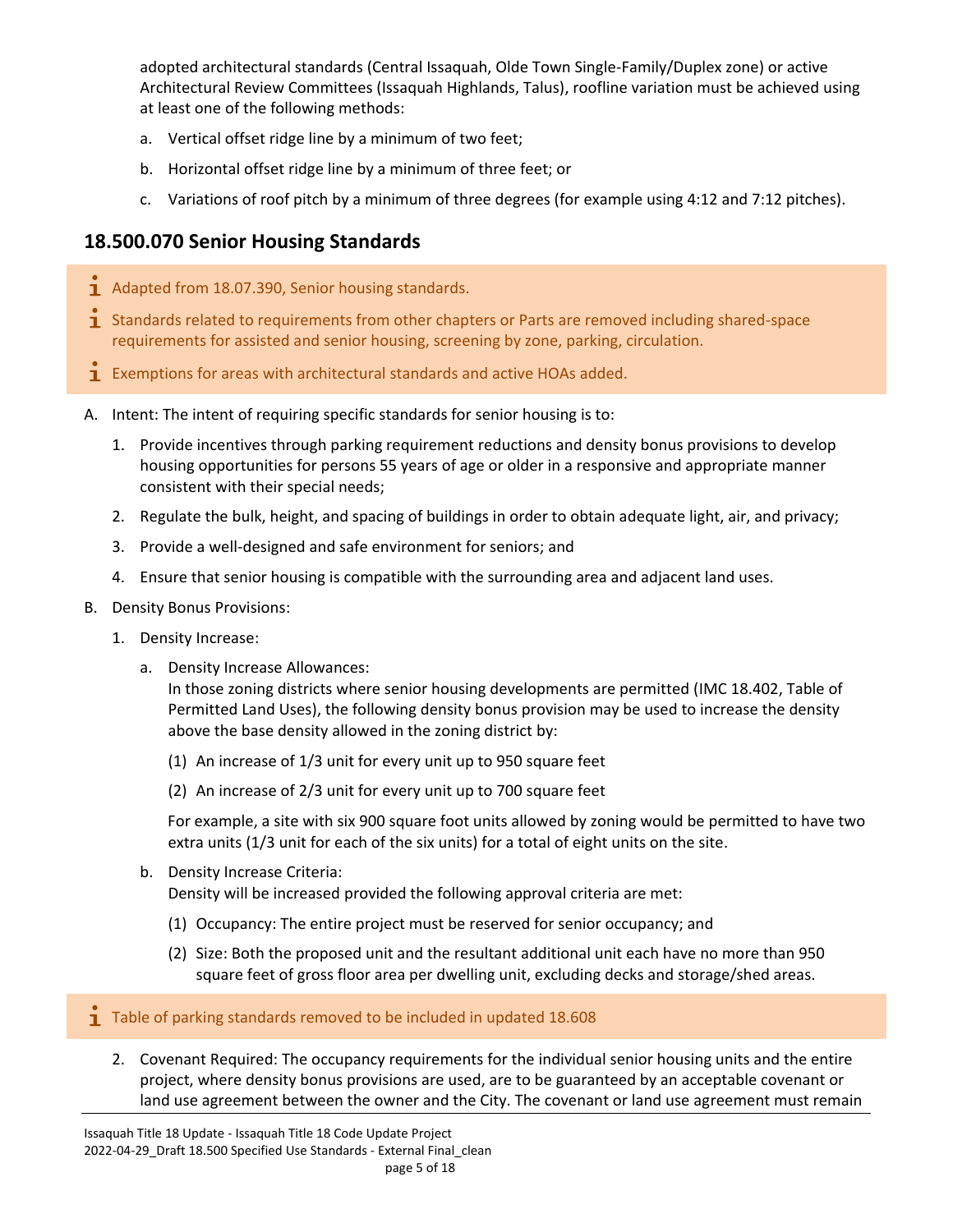in effect for the life of the structure. If the use of the property should change to a use other than senior housing, the property must revert to its underlying zoning and density restrictions; parking requirements and any existing structure must be brought into conformance to the underlying zoning.

- 3. Occupancy: Occupancy of senior housing units is restricted to persons 55 years of age or older with the following exceptions:
	- a. Adults of any age who are related to, spouse of, or cohabitants with, an occupant who is 55 years or older.
	- b. A child over 18 years of age residing with at least one parent, grandparent, or legal guardian over 55 years of age.
	- c. Adults under 55 years of age if their presence is required to assist an occupant over 55 years of age.
- C. Approval Criteria: The following criteria are required for all senior housing development proposals:
	- 1. Building Modulation: Building modulation is intended to break up the overall bulk and mass of the exterior of a senior housing building, including townhouses. Modulation should also add character to the overall building exterior as well as to individual units. The following standards apply to areas that do not have City adopted architectural standards (Central Issaquah, Olde Town Single-Family/Duplex zone); or active Architectural Review Committees (Issaquah Highlands, Talus).
		- a. Building facade modulation must occur at every 25 feet of wall length. The modulation can take the form of decks, balconies, indentations, extrusions, and other various forms;
		- b. Minimum modulation depth must be approximately three feet; and
		- c. Minimum modulation width must be approximately eight feet.
- **I** Specified minimum of roofline variations is added. Continued review of the amount will occur with the next draft. Other unspecified options that the Director would approve has been removed.
	- 2. Roofline Variation: Roofline variation is intended to break up the overall bulk and mass of a multifamily building and to provide a visual relief as viewed against the skyline. Roofline variation must occur on all Senior Housing structures with rooflines which exceed 50 feet in length. In areas that do not have City adopted architectural standards (Central Issaquah, Olde Town Single-Family/Duplex zone) or active Architectural Review Committees (Issaquah Highlands, Talus), roofline variation must be achieved using at least one of the following methods:
		- a. Vertical offset ridge line by a minimum of two feet;
		- b. Horizontal offset ridge line by a minimum of three feet; or
		- c. Variations of roof pitch by a minimum of three degrees (for example using 4:12 and 7:12 pitches).
- $\mathbf 1$  The following section is adapted from 18.07.320 Senior housing adjustment for special needs and affordable housing. A specific deviation has also been added above under 18.500.040. this section will need ongoing review with City's Affordable Housing plans.
- D. Deviation for Special Needs and Affordable Housing.
	- 1. A Deviation may be sought to allow occupancy of housing developed using senior housing standards by persons with special housing needs, other than seniors, such as disabled or low-income persons.
	- 2. Approval Criteria: The following criteria are required in order to permit special housing needs and occupancy by persons other than seniors, such as disabled or low income persons: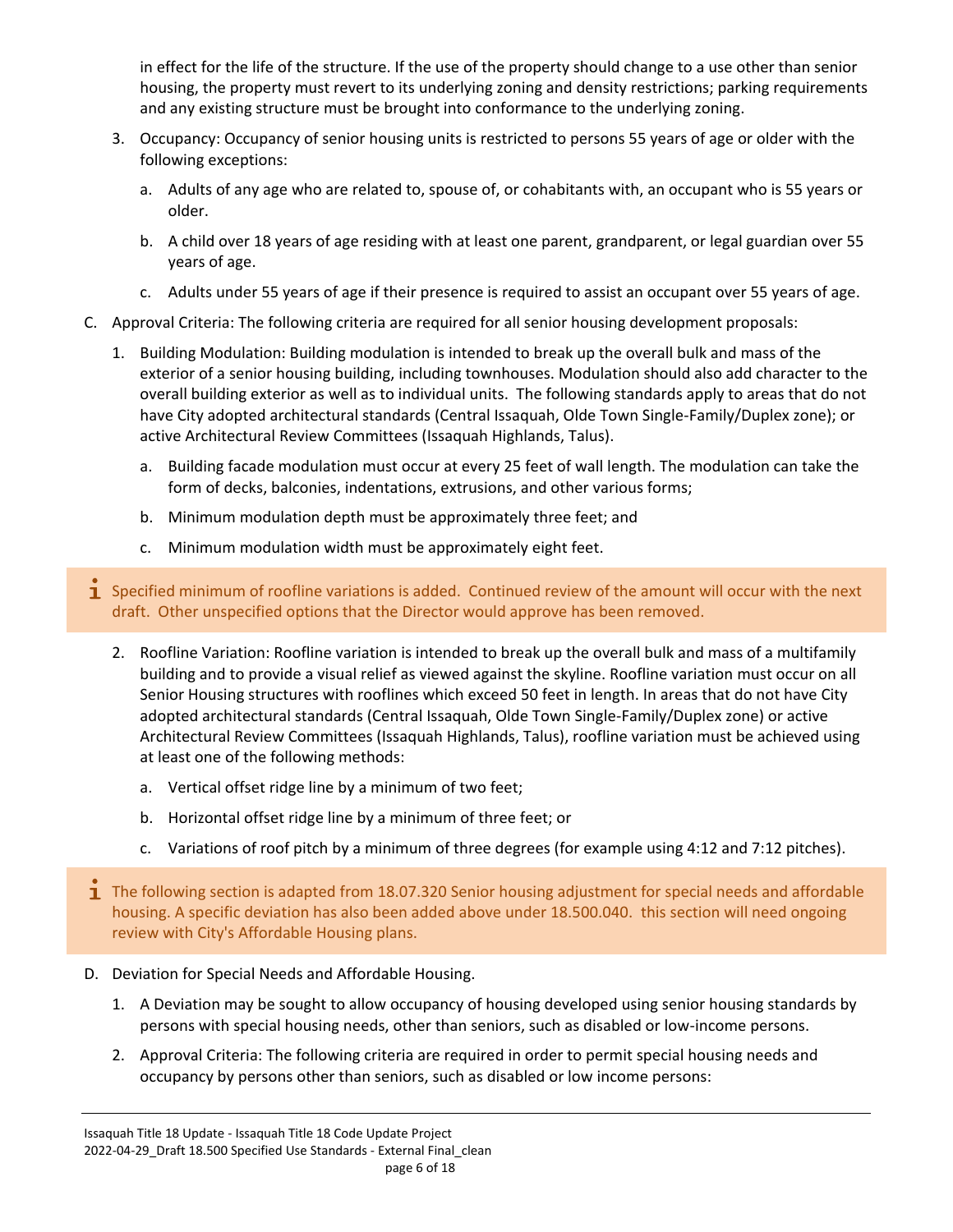- a. Funding: The development of the project is dependent upon funding sources which require, as a condition of funding, that provisions be made for disabled or low-income persons or other population segment (other than seniors);
- b. Housing Ratio: Housing for disabled, low-income persons, or other segment of the population (other than seniors) may be no more than 50% of the dwelling units within the senior housing development;
- c. Size of Units: The units which are not designated for seniors are not limited to nine hundred fifty (950) square feet in size, however, those units over 950 square feet may not qualify for the density bonus provisions;
- d. Density Bonus/Parking Requirements: All units within the senior housing development, including the 50% or less designated for other persons, may use the density bonus at IMC 18.514 Affordable Housing; however, dwelling units for disabled or low-income persons or other persons are required to provide parking requirements for multifamily development per IMC 18.608 Parking;
- e. Contract Required: The units are reserved, by contract or other legal method, for the disabled, lowincome persons, or other segment of the population (other than seniors).
- f. Density Bonus for Exceptions for Special Needs and Affordable Housing: follows the same formula and criteria provided in 18.500.110(B.1).

# <span id="page-6-0"></span>**Chapter 18.502 Commercial, Retail, and Mixed Use Standards**

# <span id="page-6-1"></span>**Article I: Intent, and Applicability**

#### <span id="page-6-2"></span>**18.502.010 Intent**

#### $i$  Intent adapted from IMC 18.07.520, Shopping center standards.

- A. Intent: The intent of providing specified standards for certain non-residential uses is to:
	- 1. Provide efficient, convenient, pedestrian-oriented, non-residential uses that are developed at a human scale;
	- 2. Encourage uses which offer a variety of services and goods within areas of the City; and
	- 3. Have development that has human character and pedestrian scale.

#### <span id="page-6-3"></span>**18.502.020 Applicability**

- A. Permitted locations and level of review required for these supplemental use standards are governed by 18.402.020, Mixed Zone Permitted Uses, and 18.200.XXX, Permits and Procedures.
- B. Nonresidential: All Specified Use standards pertinent to nonresidential development apply to residential mixed use developments.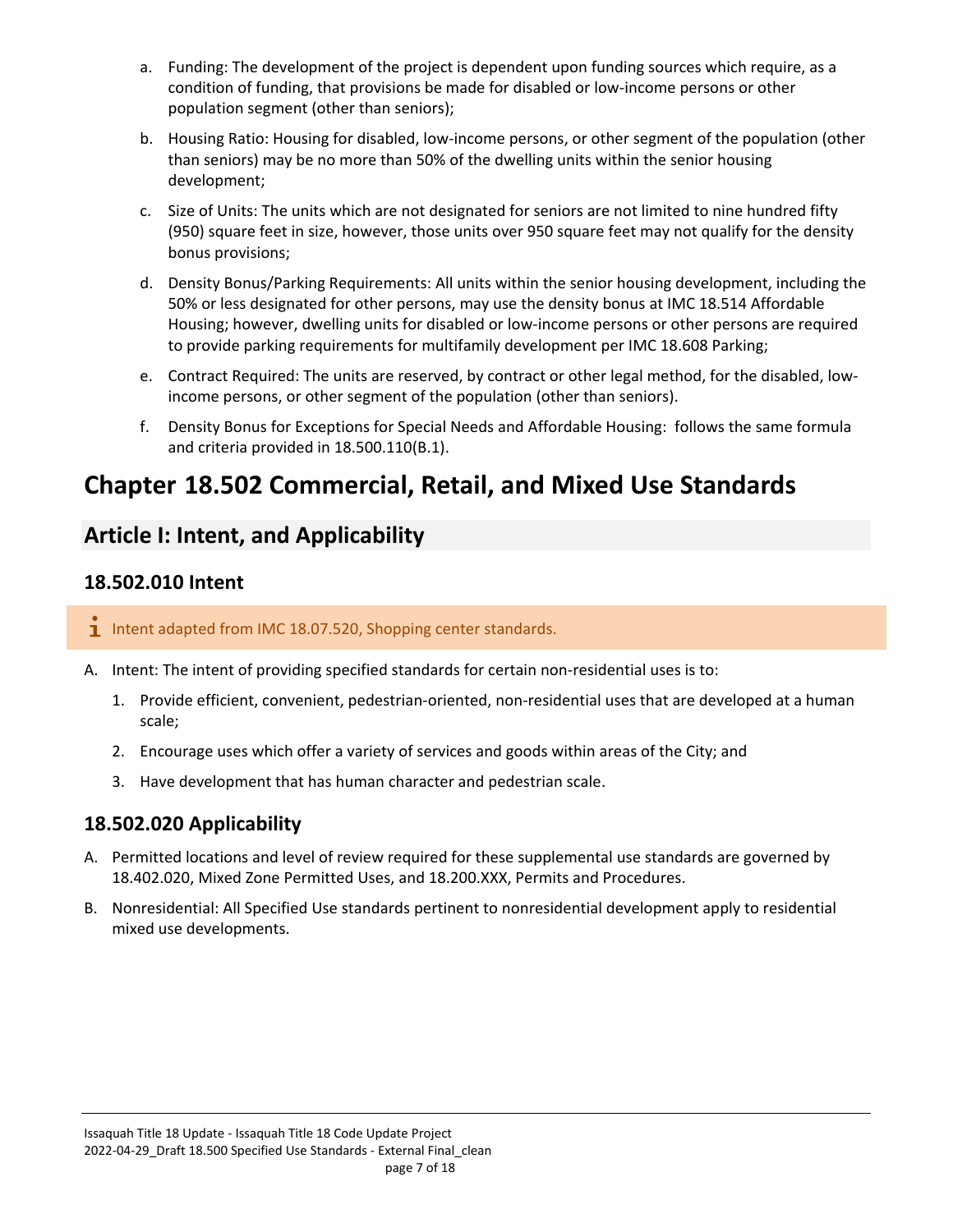#### <span id="page-7-0"></span>**18.502.040 Allowed Deviations to this Chapter**

### <span id="page-7-1"></span>**Article II: Standards**

**I** Existing code 18.07.370, Residential mixed use developments, was not maintained. The standards are continued by regulating the specific uses and through building / site design standards in Part 4.

#### <span id="page-7-2"></span>**18.502.050 Shopping Center Standards.**

- $\mathbf 1$  This section was adapted from IMC 18.07.520, Shopping center standards.
- $\overline{1}$  No specified exterior common area was required by current code. 18.612.070 requires outdoor Community Space in Issaquah Highlands, Talus, and Central Issaquah. More fine grained standards for shopping centers of different sizes may need to be developed.
- A. Enclosed Shopping Centers: For enclosed shopping centers, inside common area must be 15% of the total retail area. The internal corridor of the enclosed center must count toward meeting the requirement for common area if seating, plantings, and other amenities are provided.
- B. Pedestrian Orientation: A minimum of 25% of the retail area must be oriented to pedestrians, through retail store frontage immediately adjacent to the front setback and/or side setback, whichever is more pedestrian oriented.
- C. Underlying Zoning: Uses permitted in shopping centers are determined by the uses permitted in the zoning district in which the center is to be located. Shopping centers are not a separate use in the Permitted Use Table. See definitions.

#### <span id="page-7-3"></span>**18.502.060 Bed and Breakfast/Guest House Standards.**

- $\mathbf{I}$  Adapted from 18.07.090 Bed and breakfast/guest house standards.
- A. Intent: beyond that provided in the General Commercial, Retail, and Mixed Use Standards Intent in 18.502.010, the intent of requiring specific standards for bed and breakfast/guest house operations is to:
	- 1. Ensure that the location and operation of the bed and breakfast/guest house operation is consistent with the existing character of the surrounding area in terms of appearance, traffic levels, and other development standards; and
	- 2. Provide for the safety of guests and residents.
- B. Applicability: Bed and breakfast/guest house operations may be permitted as provided in the Tables of Permitted Land Uses IMC 18.402. If they are allowed in a residential zone, then a Bed and Breakfast/guest house must comply with both the home business standards at IMC 18.500.050 and the approval criteria for bed and breakfast/guest house operations in this Section.
- C. Approval Criteria:
	- 1. Annual Review: An annual review of a bed and breakfast/guest house operation may be a condition of approval and must be done concurrently with the renewal of the Business License. If the review indicates that the operation is not being conducted according to the approval criteria, the renewal of the Business License must be denied, or must be approved only upon documentation that the approval criteria are met.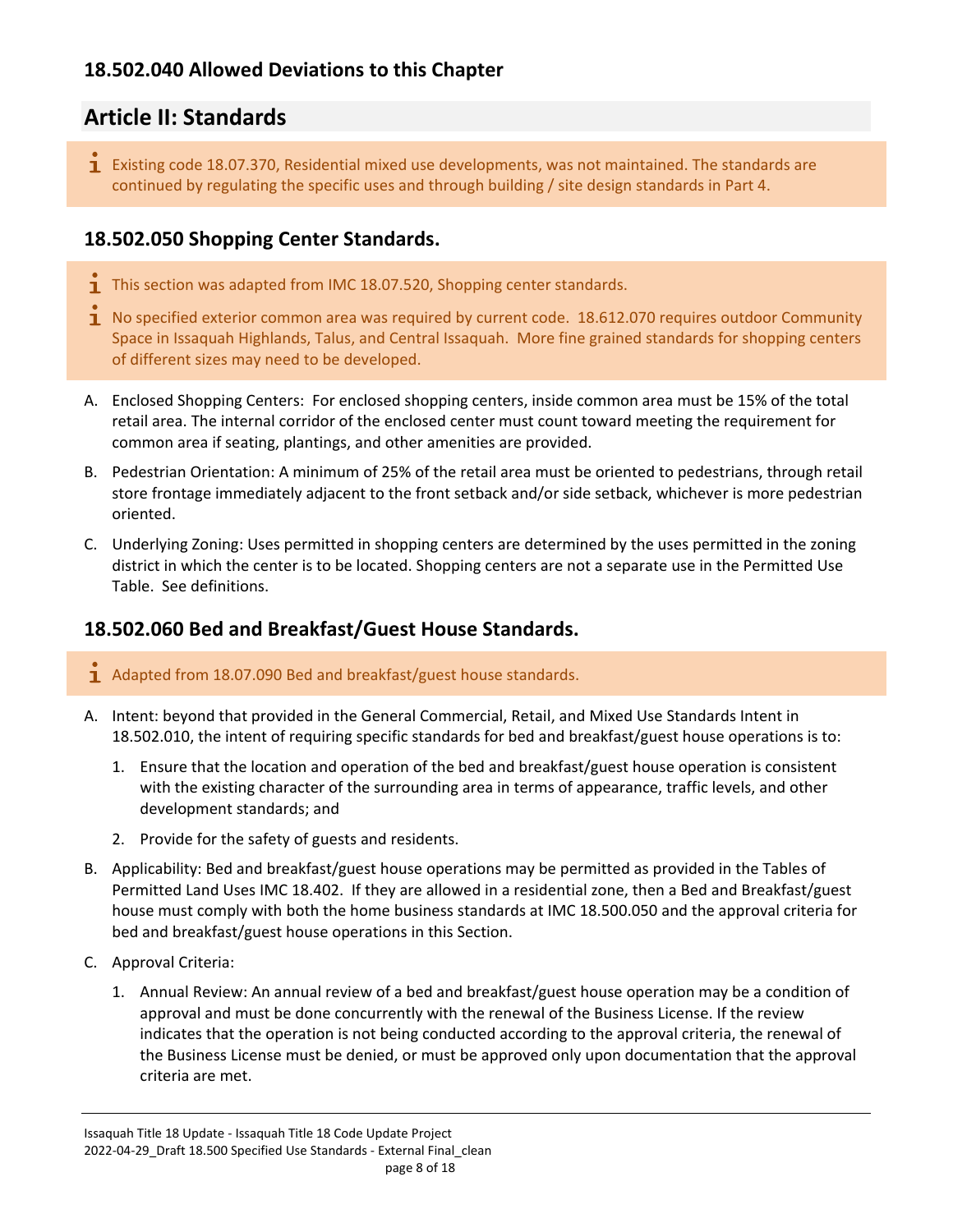- 2. Bathroom Facilities: Separate toilet and shower facilities for the exclusive use of guests must be provided and cannot be shared with the owner or manager/proprietor.
- 3. Compliance With County and State Guidelines: The operation must comply with the most current Bed and Breakfast Guidelines as developed by the Washington State Environmental Health Directors and the King County Department of Public Health.
- 4. Dwelling Unit: The owner, proprietor, or manager of the operation must live on the premises and a dwelling unit for the owner, proprietor, or manager must be provided.
- 5. Food Service:
	- a. Cooking facilities or cooking are not allowed in guest bedrooms;
	- b. Food preparation for guests is allowed only if all applicable approvals have been issued by the King County Department of Public Health;
	- c. Food must not be sold to nonguests, unless the operation is located in a zoning district which permits restaurant facilities, and the owner of the operation acquires the required permits and licenses for a restaurant facility;
	- d. Breakfast must be the only meal provided to guests, unless the operation has received the required permits and approvals for a restaurant facility;
	- e. Sale of alcoholic beverages to guests or non-guests is prohibited, unless associated with a restaurant facility and the proper permits and liquor licensing have been obtained.
- 6. Parking: Compliance with IMC 18.608 Parking is required. Where possible, required parking must be located on site, and to the side or rear of the operation. Parking area landscaping must be provided in accordance with the City's adopted landscape regulations, IMC 18.610.
- 7. Refuse/Recycling: In residential zones, the refuse/recycling area must be designed and screened so that there is no adverse impact to the neighborhood. In zones that are not residential, the operation must abide by the regulations for refuse/recycling areas (available at the Permit Center).
- 8. Signs must be consistent with IMC 18.616 Signs.

#### <span id="page-8-0"></span>**18.502.070 Day Care Operation and Adult Family Home Standards.**

- 1 Adapted from 18.07.100 Day care operation and adult family home standards. Definitions for Day Care center, Family Day Care Center, and Adult Family Home will be moved to Definitions.
- A. Intent: Beyond that provided in the General Commercial, Retail, and Mixed Use Standards Intent in 18.502.010, the intent of the standards is to provide additional standards to the relevant state laws related to day care operations. The intent of requiring city specific standards for day care operations is to:
	- 1. Encourage the location and operation of day care operations and adult family homes throughout the City while maintaining the compatibility of the use with adjoining properties and uses;
	- 2. Regulate the location and maintain standards of day care operations and adult family homes in order to protect the health, safety and welfare of children, disabled adults, employees, and the community; and
	- 3. Provide the opportunity for various forms and sizes of day care operations throughout the City, including but not limited to: day care centers and family day care centers including preschool and adult care operations.
- B. Applicability: This section applies to establishment of a commercial care facility, including a Day Care Center, Family Day Care Center, and an Adult Family Home.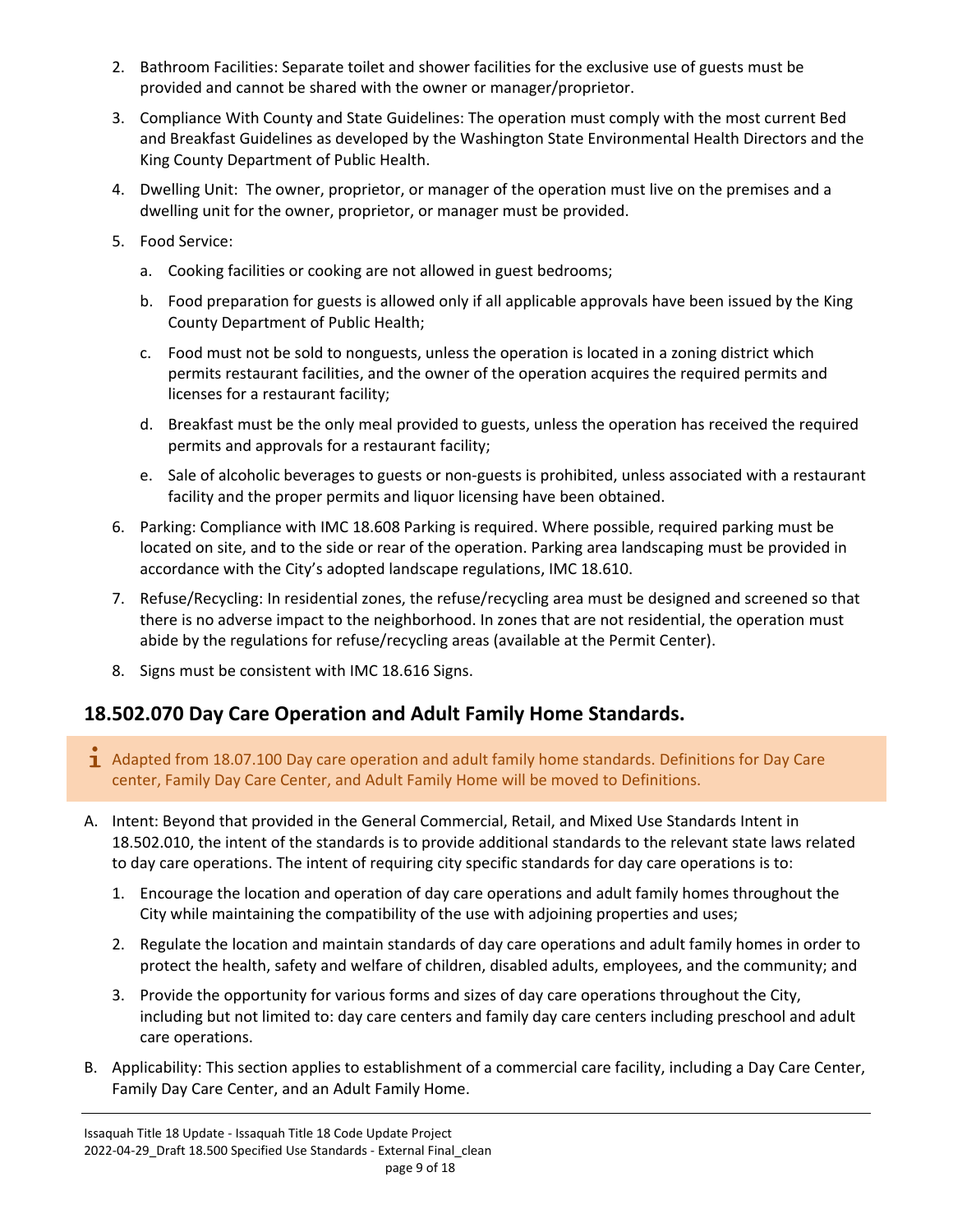- C. Review Required: Care facilities are subject to review and licensing by the State and must be reviewed according to IMC 18.402 Tables of Permitted Uses and IMC 18.200 Permits and Procedures. Adult Family Homes and Family Day Care Centers standards are established by the State and must also comply with IMC 18.4XX.XXX Home Businesses.
- $\mathbf 1$  The following Approval Criteria for Day Care Operations were distinguished between those for commercial uses versus those operated as a home business. This dual location will be confirmed with the consolidated draft.
- D. Approval Criteria: Day care operations must meet the following approval criteria:
	- 1. General Day Care operation criteria:
		- a. Fencing Required: All outdoor play areas must be entirely enclosed with a solid wall or fence a minimum of six feet in height, with gated openings only.
		- b. Inspection for Compliance: The operator must grant the City permission to enter the property and inspect the operation for compliance with the requirements of the Code and other applicable City regulations.
	- 2. Day Care operations criteria in non-residential areas:
		- a. Access: An on-site vehicle turnaround or separate entrance and exit points, and passenger loading area is required. The City must review the location and appearance of the proposed turnaround or access to ensure it does not create conflicts with surrounding uses and complies with City Street Standards.
		- b. Community or Religious Facilities: Day care centers are allowed as accessory uses within new or existing facilities such as religious or community buildings, including community center, library, or similar facility, if all approval criteria are met. Any new construction or remodeling of a religious facility or community facility to include day care center services must be reviewed pursuant to IMC 18.200, Permits and Procedures.
	- 3. Day care operations criteria in residential areas: Every day care center must be designed with similar scale, massing, and design as described in IMC 18.406, Building Design. The City may require conditions of approval including, but not limited to, the hours of operation, in order to ensure compatibility with the surrounding land uses. In cases where conflicting rules and regulations apply to a proposed operation, the DSHS rules apply.
- E. Temporary/Special Event Day Care Operation: Temporary day care operations, for example, as an accessory to a festival or concert, may be permitted through the approval of a Special Events Permit. Approval criteria include:
	- 1. Conditions: The City may require operation conditions including the hours of operation, in order to ensure compatibility with the surrounding land uses; and
	- 2. Safety and Welfare: Every temporary day care operation must ensure the safety and welfare of the children using those services while under the care and supervision of the staff and/or owners of such establishment.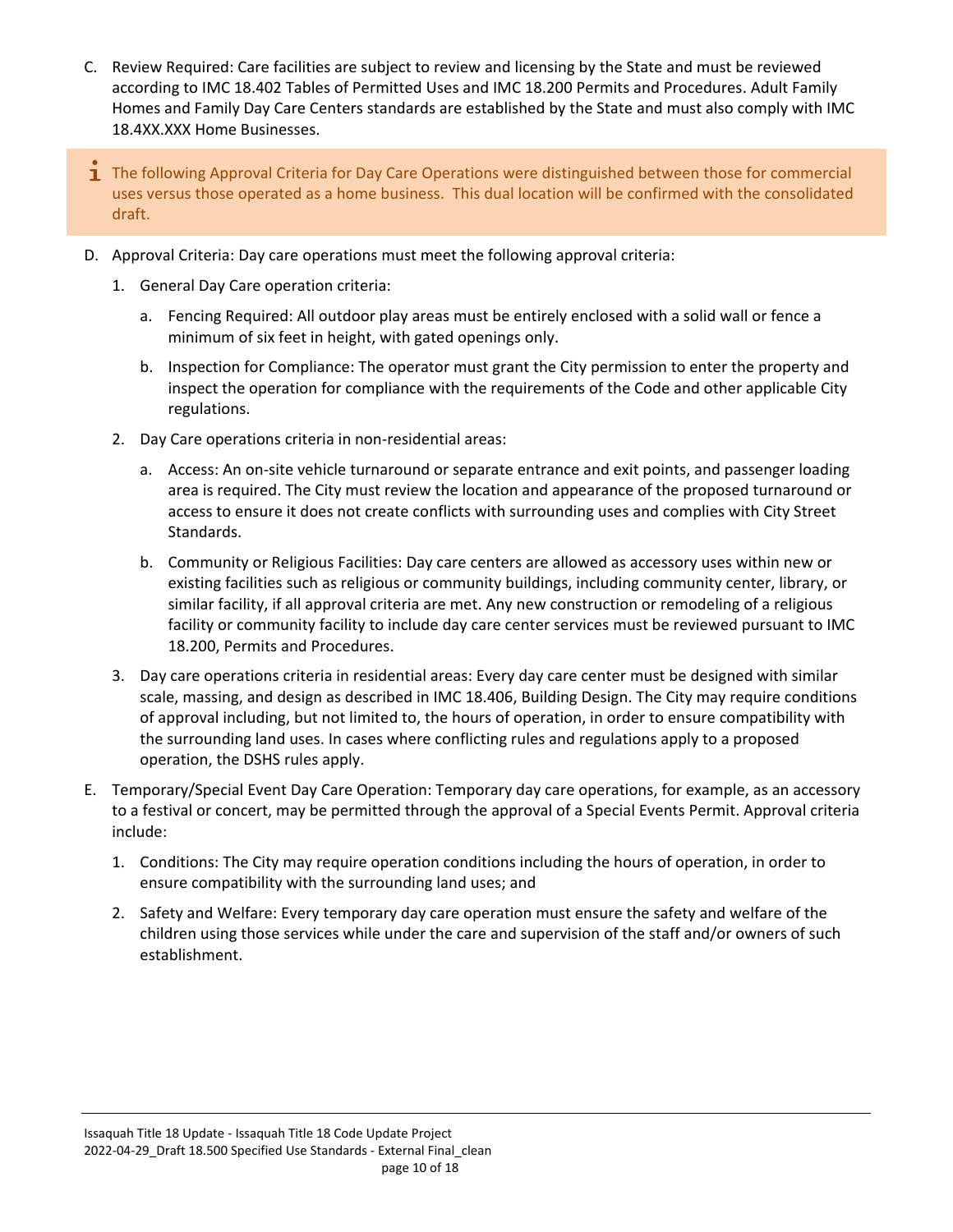#### <span id="page-10-0"></span>**18.502.080 Proximity of Schools and Day Care to Service Stations and Intensive Convenience Stores.**

- A. Within a 300-foot distance radius, the following uses are restricted:
	- 1. An Automobile Service Stations may not be within the radius from any children's state-licensed school facility, including day care, preschool, and grades K through 12.
	- 2. An Intensive Convenience Store may not be within the radius from any children's state-licensed grades K through 12. This requirement does not apply to day care and preschool facilities.
- $\overline{\mathbf{1}}$  This section adapted from 18.07.527 Self-storage facility standards

#### <span id="page-10-1"></span>**18.502.090 Self-storage facility standards.**

This section applies to any new construction of a self-storage facility, whether a new development or a new building within an existing self-storage facility or site.

- A. Approval criteria: Self-Storage Facilities may be permitted only if the following approval criteria are met:
	- 1. Location: In Central Issaquah, Self-Storage facilities are only allowed in the MU-CI zone along East Lake Sammamish Parkway SE or 221st Place SE.
	- 2. Controlled Access must be monitored electronically and/or by facility staff at all times.
	- 3. Colors: Exterior colors, including any internal corridors or doors visible through windows, must be colors consistent with the Olde Town Single Family/Duplex Architectural Standards, regardless of development location, except the following areas are excluded: areas with adopted color palettes (Central Issaquah, Olde Town) or active Architectural Review Committees (Issaquah Highlands, Talus).
- 1 Building Design uses components from 18.07.527 Self-Storage and residential building design to establish specific objective standards.
	- 4. Building Design for Self-Storage facilities outside of areas that do not have City adopted architectural standards (Central Issaquah) or active Architectural Review Committees (Issaquah Highlands, Talus):
		- a. Building Length is a maximum of 150 linear feet, regardless of modulation, for any facade located within 50 feet of and facing a residential zoned property or designated major street.
		- b. Building Modulation must be incorporated into the overall design to reduce the bulk and mass of the building(s). The modulation can take the form of indentations, extrusions, and other forms, with a minimum modulation depth of at least three feet and minimum modulation width of at least eight feet. Each 50 feet of wall length must have at least one modulation.
		- c. Facade Material Variation for exterior surfaces, excluding roofs: no one material may cover more than 50% of the area of each façade.
		- d. Roof Line Variation: Have roof line variation for any roof lines which exceed fifty feet in length. Roof line variation must be achieved using one or more of the following methods: Roofline variation is intended to break up the overall bulk and mass of a self-storage building and to provide a visual relief as viewed against the skyline. Roofline variation must occur on all self-storage buildings with rooflines which exceed 50 feet in length: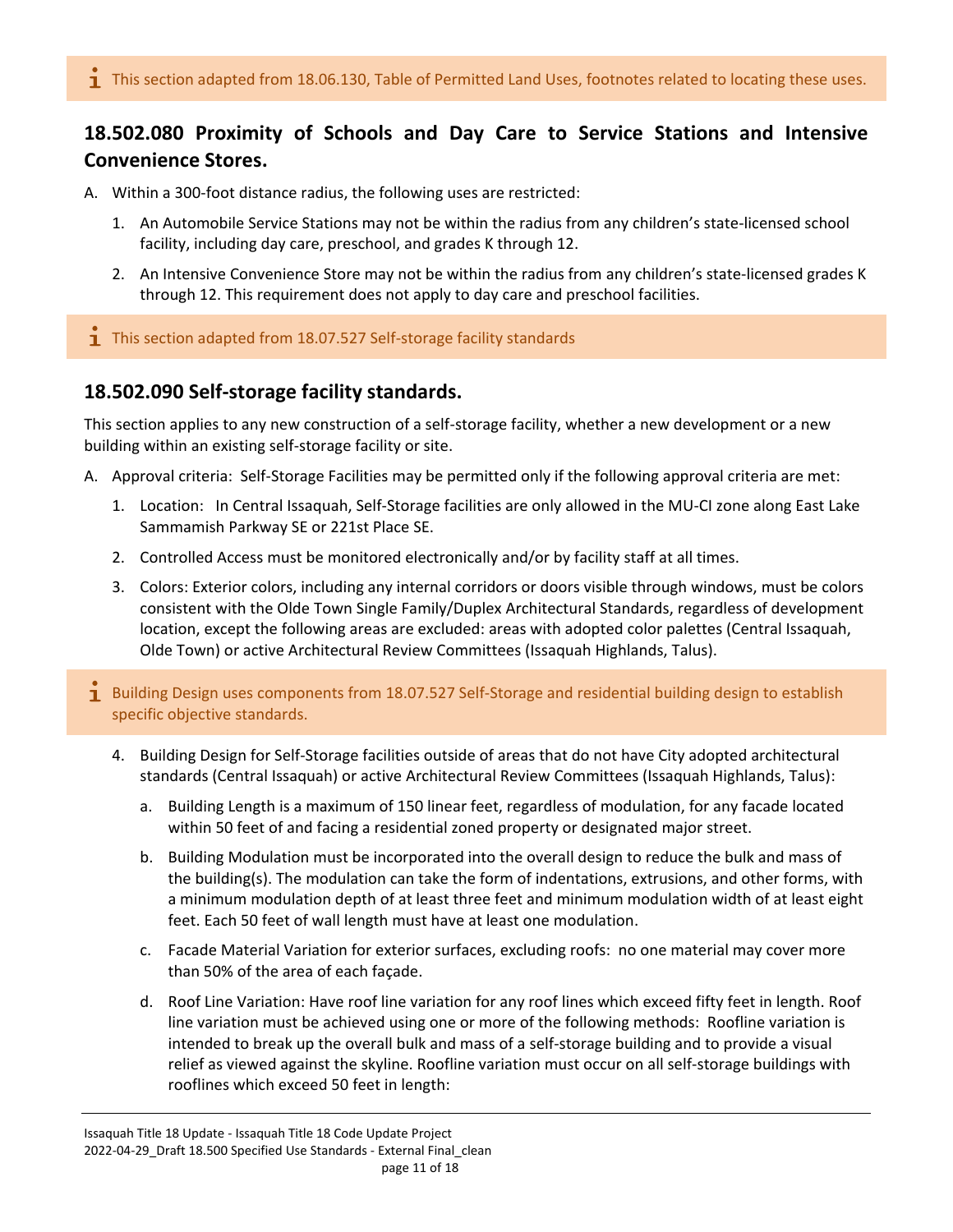- (1) Vertical offset ridge line by a minimum of two feet;
- (2) Horizontal offset ridge line by a minimum of three feet; or
- (3) Variations of roof pitch by a minimum of three degrees (for example using 4:12 and 7:12 pitches).
- 5. Access: The use of public right-of-way is prohibited for the individual accessing of storage units or circulation between rows of units.
- 6. Storage Unit Doors to individual units within the self-storage building must not face any residential property or a designated major street.
- 7. Loading Bay Doors for access to the facility as a whole must not face any Residential zoned property or designated major street unless the site location offers no alternative.
- B. Multi-Story Self-Storage Facilities must:
	- 1. To provide a sense of entry, a multi-story self-storage facility must have an architecturally prominent entry and lobby.
	- 2. A multi-story self-storage facility must have at least forty 40% of each facade at each floor composed of exterior wall openings filled with transparent windows. Such treatment may be omitted from those portions of facades that face inward to a self-storage development and are not visible from any surrounding right-of-way or property.

#### <span id="page-11-0"></span>**18.502.100 Veterinary Clinic, Boarding Kennel, Pet Daycare.**

 $\mathbf{I}$  This section adapted from 18.07.180 Animals - Veterinary clinic/boarding kennel/pet daycare

- A. Intent: Beyond that provided in the General Commercial, Retail, and Mixed Use Standards Intent in 18.502.010, the intent of these standards is to:
	- 1. While allowing a necessary service, minimize the impact and nuisance of these facilities on adjacent property owners.
- B. Outdoor accessory services and/or uses are restricted to the hours of 7:00 a.m. to 9:00 p.m.
- C. Location of services:
	- 1. Overnight Boarding: Only veterinary clinics and boarding kennels may provide overnight boarding services. These services must be located in a building and the structure must be soundproofed to minimize noise impacts to the surrounding properties and comply with noise ordinances.
	- 2. Indoor Accessory Services and/or Uses: Veterinary clinics and pet daycares within any allowed zoning district, except for the IC (Intensive Commercial) zoning district, must have all accessory services and/or uses located indoors.
	- 3. Outdoor Accessory Services and/or Uses: Veterinary clinics and pet daycares located within the IC (Intensive Commercial) zone and boarding kennels located in any allowed zone may have outdoor accessory services and/or uses, such as animal exercise areas, subject to the following conditions:
		- a. When abutting or in a residential zone, the outdoor area must be:
			- (1) Located within an interior courtyard completely surrounded by building walls; or
			- (2) Enclosed by a solid fence and reviewed per IMC18.200 Permits and Procedures.
		- b. When not abutting a residential zone, the outdoor area must be: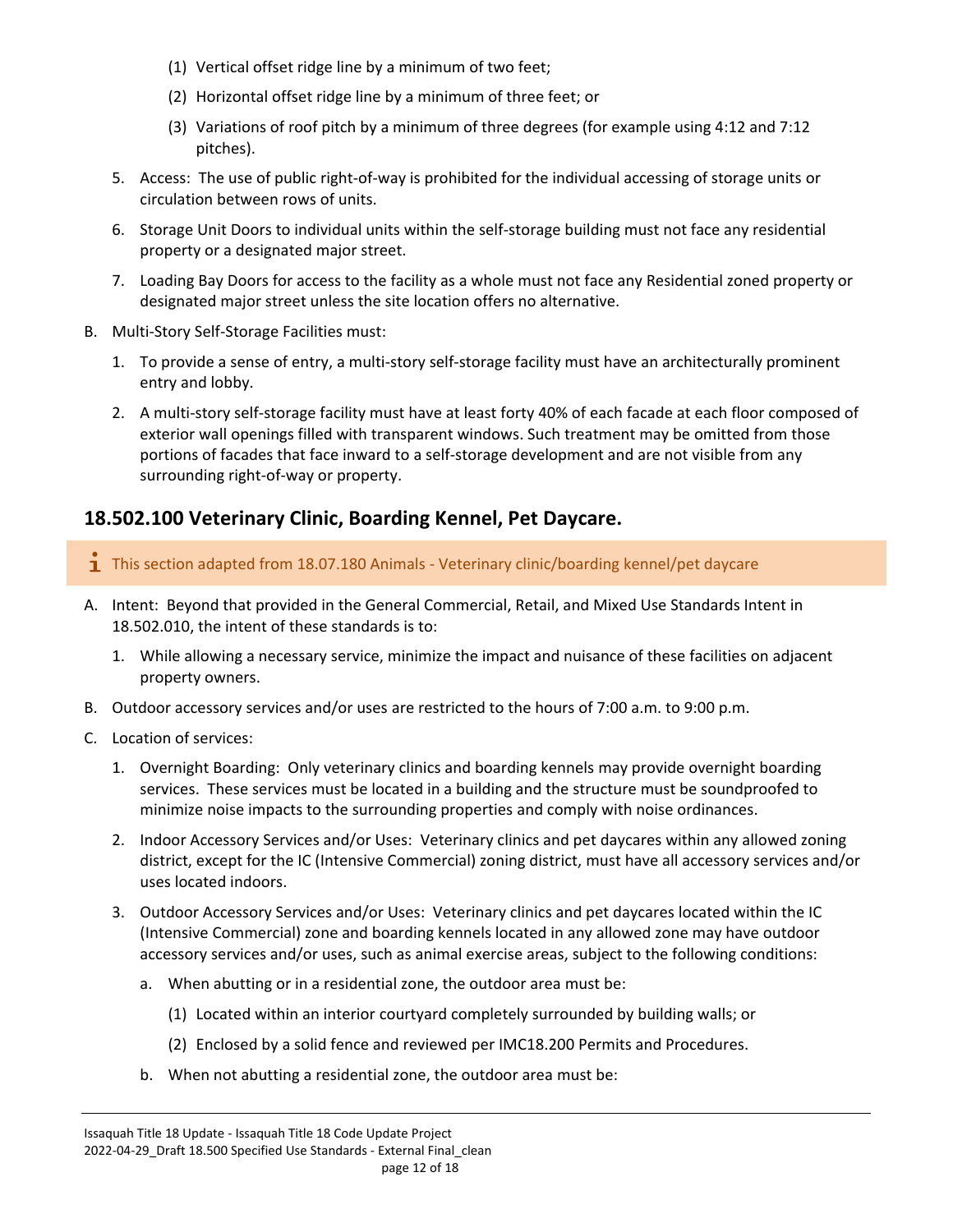- (1) Located within an interior courtyard completely surrounded by building walls; or
- (2) Enclosed by a solid fence no less than six feet tall which may not be located within a required setback and screened per IMC 18.604.060, Fences and Walls.

#### <span id="page-12-0"></span>**18.502.110 Recreational cannabis facilities.**

- **T** This section adapted from 18.07.512, Recreational marijuana facilities. Name has been changed to "cannabis" from "marijuana" consistent with State language. Provisions which mirror state law were removed.
- A. Intent: The intent of this section is to minimize the impacts of recreational cannabis facilities on surrounding properties and ensure public safety while providing for appropriate siting of recreational cannabis facilities licensed in accordance with state law.
- B. General Requirements: Recreational cannabis facilities must:
	- 1. Be entirely within a permanent enclosed structure with a roof;
	- 2. Be the primary use at a location. Recreational cannabis facilities are not allowed as an accessory use or as a home business (see IMC 18.500.050, Home businesses and IMC 18.510, Accessory Uses);
	- 3. Be operated by persons or entities holding a valid cannabis license from the Washington State Liquor and Cannabis Board issued under Chapter 314-55 WAC and any other applicable State laws and regulations;
	- 4. Obtain a City business license;
	- 5. Ensure that no horticulture production, processing or delivery of cannabis is visible to the public;
	- 6. Allow inspection of the site and facilities by City personnel including law enforcement for compliance with all applicable permits and licenses at any time during regular business hours; and
	- 7. No more than two retail facilities may operate in Issaquah at any time regardless of State allocations of retail cannabis licenses.
- C. Separation Requirements:
	- 1. Only one recreational cannabis facility is allowed in a single tenant space, except a cannabis licensee holding both cannabis producer and cannabis processor licenses may locate their combined operation in a single tenant space;
	- 2. No recreational cannabis facility must be permitted within 500 feet of any other recreational cannabis facility;
	- 3. If a use listed in subsection IMC 18.502.130.D.1 locates within 1,000 feet of a recreational cannabis facility after the recreational cannabis facility is lawfully established, such use may not benefit from the separation requirements of this subsection. A recreational cannabis facility is lawfully located under the Issaquah Municipal Code if it has located within the City in accordance with the requirements of this section.
- D. Application Requirements: An application for a recreational cannabis facility must include the following information in addition to the application requirements found at IMC 18.200 Permits and Procedures:
	- 1. The application must be made by:
		- a. A cannabis licensee; or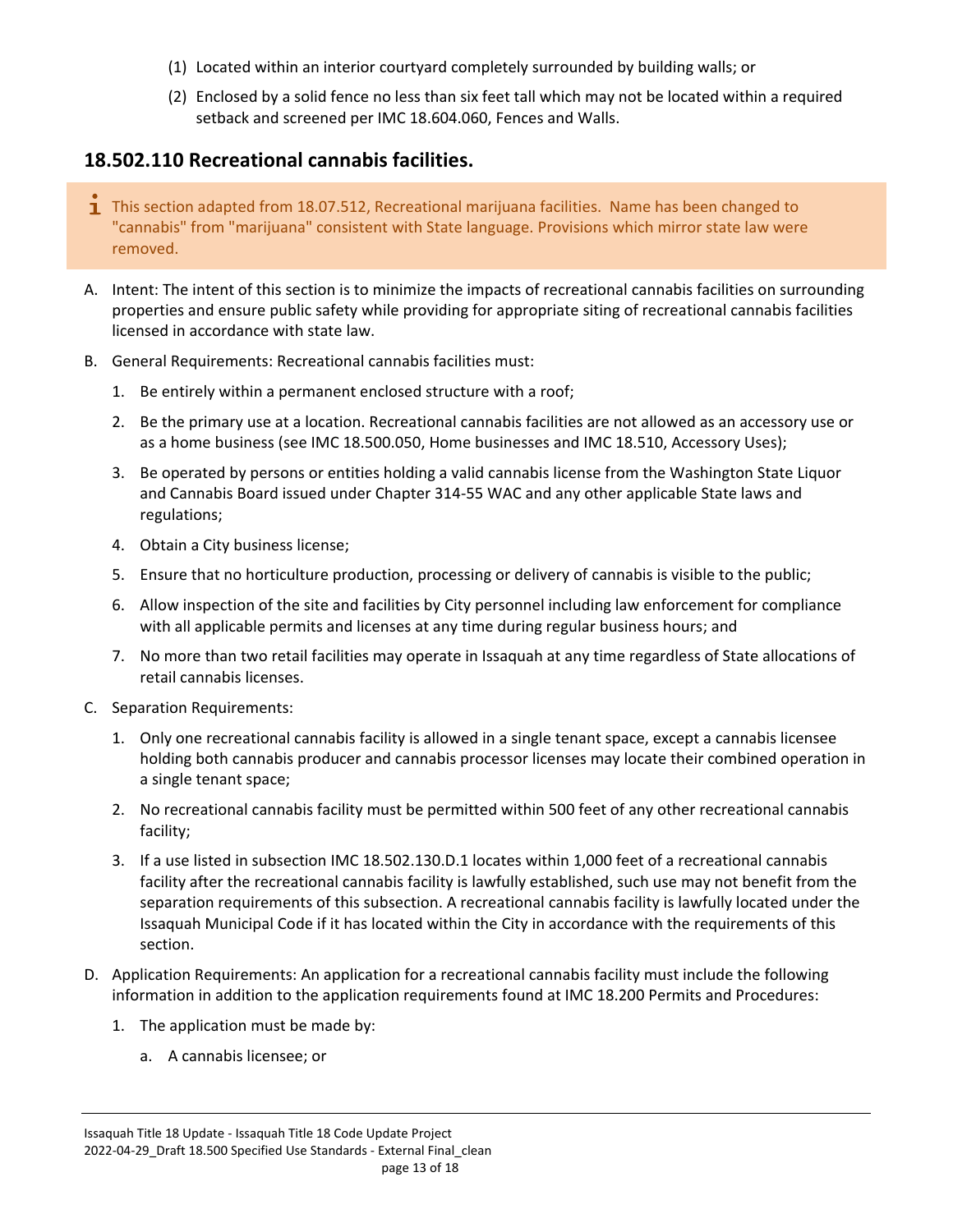- b. An applicant for a cannabis license. The application must include a copy of the license or a copy of the license application. A permit may not be issued for a recreational cannabis facility unless the applicant is a cannabis licensee;
- 2. A map drawn to scale showing that the proposed recreational cannabis facility is at least one thousand 1,000 feet from all uses specified in RCW 69.50.331 and WAC 314-55-050. A survey prepared by a surveyor licensed in the state of Washington may be required by the Director; and
- 3. The applicant must submit a copy of the operating plan required by the Washington State Liquor and Cannabis Board as part of the license application.
- E. Security Requirements: A recreational cannabis facility must:
	- 1. Have installed, prior to issuance of a business license, an operational security system that is monitored 24 hours a day;
	- 2. Have installed, prior to issuance of a business license, an operational security camera system which retains recordings from all installed cameras for a period of not less than 60 days;
	- 3. Have installed, prior to issuance of a business license, any other security system as required by WAC 314-55-083; and
	- 4. Comply with the crime prevention through environmental design (CPTED) regulations in IMC 18.606, to the extent possible.

#### <span id="page-13-0"></span>**18.502.120 Adult entertainment standards.**

- $\mathbf{I}$  This section adapted from 18.07.510 Adult entertainment standards.
- A. Intent: The intent of requiring standards for adult entertainment facilities is to mitigate the adverse secondary effects caused by such facilities and to maintain compatibility with other land uses and services permitted within the City.
- B. Applicability: The standards established in this chapter apply to all adult entertainment facilities and include, but are not limited to, the following: adult arcades, adult entertainment cabarets, adult motels, adult motion picture theaters, and adult retail stores.
- C. Limitations: The standards established in this chapter may not be construed to restrict or prohibit the following activities or products:
	- 1. Expressive dance as defined in IMC 5.10.030(N);
	- 2. Plays, operas, musicals, or other dramatic works;
	- 3. Classes, seminars, or lectures conducted for a scientific or educational purpose;
	- 4. Printed materials or visual representations intended for educational or scientific purposes;
	- 5. Nudity within a locker room or other similar facility used for changing clothing in connection with athletic or exercise activities;
	- 6. Nudity within a hospital, clinic, or other similar medical facility for health-related purposes; and
	- 7. All movies and videos that are rated G, PG, PG-13, R, and NC-17 by the Motion Picture Association of America.
- D. Separation Requirements: Adult entertainment facilities may be permitted as established in the Table of Permitted Land Uses IMC 18.402 only if the following separation requirements are met: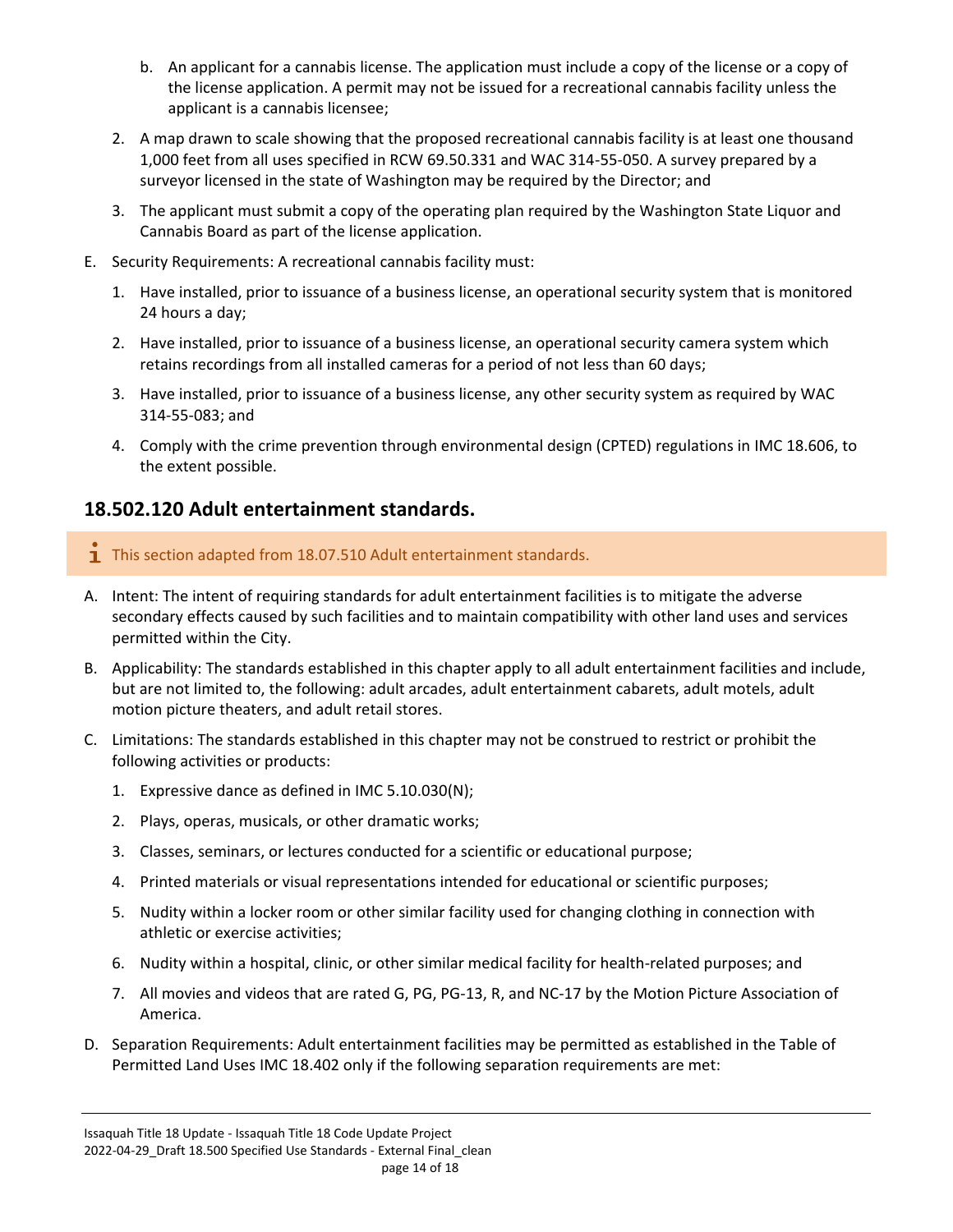- 1. Location: An adult entertainment facility may not be permitted to locate within 500 feet of any of the following zones or uses whether such zones or uses are located within or outside of the City limits:
	- a. A residential zone;
	- b. A public or private primary or secondary school;
	- c. A preschool or nursery school;
	- d. A licensed day care center;
	- e. A public library;
	- f. A public park, private park open to the general public, public swimming pool, public playground, or other similar facility used primarily for community recreation;
	- g. A gymnastics center, ballet school, the Issaquah Salmon Hatchery, or other similar facility used primarily by children for educational or recreational purposes;
	- h. A church, temple, mosque, synagogue, chapel, or other similar religious facility; and
	- i. A residential, day treatment, or workshop facility primarily oriented towards persons with mental disabilities.
- 2. Measurement: In calculating the measurement of the 500-foot buffer between an adult entertainment facility and a protected zone or use specified in IMC 18.502.130.D.1, such distance must be measured by extending a straight line between the nearest boundary line of a protected zone or nearest physical point of the structure housing a protected use, to the nearest physical point of the structure housing an adult entertainment facility.
- 3. One Adult Entertainment Facility Per Site: No more than a single adult entertainment facility must be permitted on any given property.
- 4. North Issaquah Annexation Area: No adult entertainment facility must be permitted to locate within the territory of the North Issaquah Annexation area, as described in Ordinance No. 2264, passed by the Issaquah City Council on December 6, 1999.
- E. Deviations may be granted from the separation requirements in 18.502.130.D, using procedures established in IMC 18.200, if the applicant demonstrates that all of the following criteria are met:
	- 1. The natural physical features of the land would result in an effective separation between the proposed adult entertainment facility and the protected zone or use in terms of visibility and access;
	- 2. The proposed adult entertainment facility is otherwise compatible with adjacent and surrounding land uses;
	- 3. There is a lack of alternative locations for the proposed adult entertainment facility; and
	- 4. The applicant has proposed conditions which would minimize the adverse secondary effects of the proposed adult entertainment facility.
- F. Application of Separation Requirements to Lawfully Located Adult Entertainment Facility: A protected use specified in IMC 18.502.130.D.1 may not benefit from the separation requirements of this section if the protected use chooses to locate within 500 feet of a lawfully established and licensed adult entertainment facility.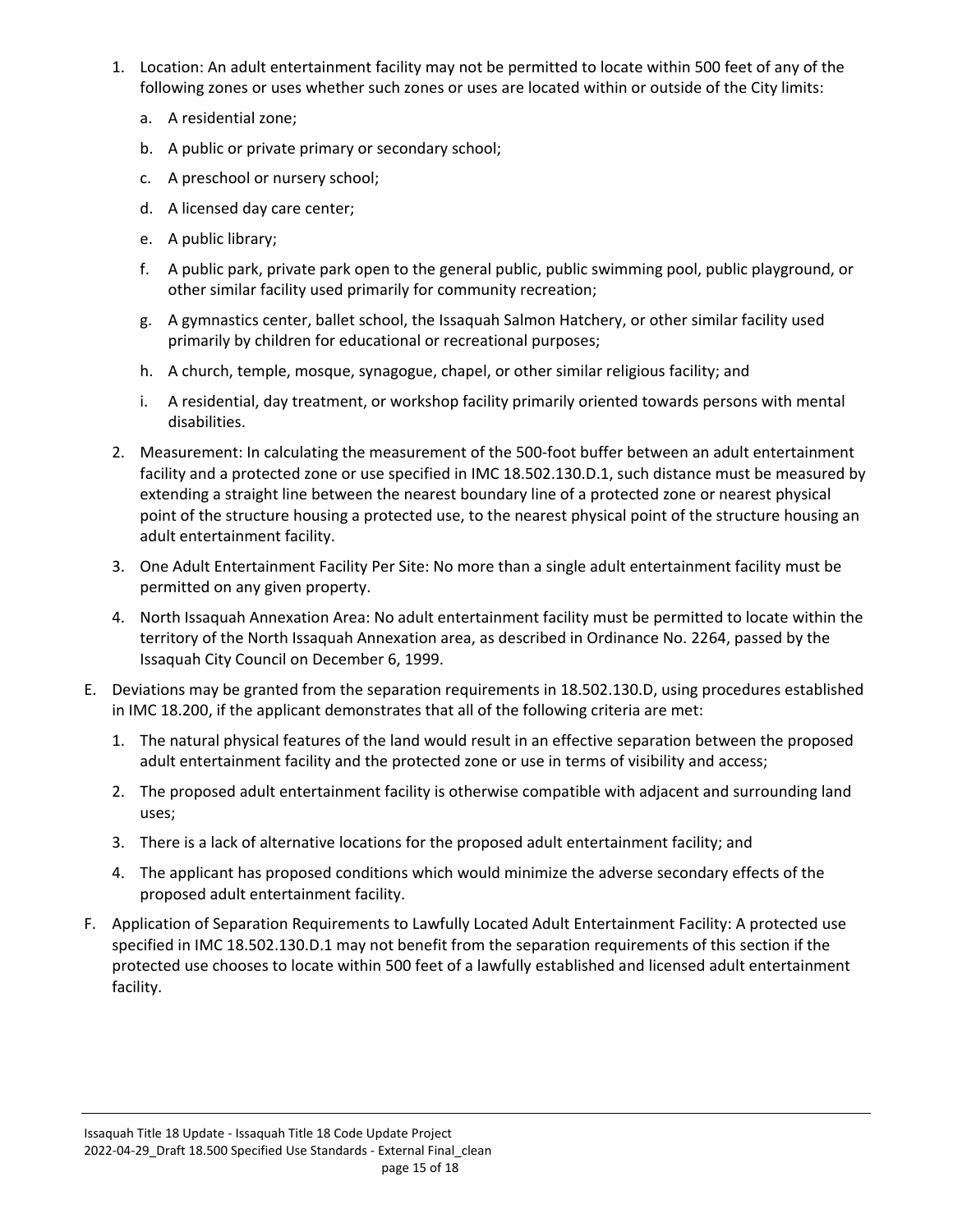# <span id="page-15-0"></span>**Chapter 18.504 Industrial Use Standards**

# <span id="page-15-1"></span>**Article I: Intent and Applicability**

#### <span id="page-15-2"></span>**18.504.010 Intent**

- $\overline{1}$  This section was adapted from 18.07.500, Utility facilities.
- A. Intent: The intent of this section is to:
	- 1. Ensure compatibility with surrounding uses regarding aesthetics, height, and other development standards;
	- 2. Encourage uses which offer a variety of services and goods within the City; and
	- 3. Provide for utility facility improvements and additions necessary to meet local and regional needs and implement Issaquah's Comprehensive Plan.

#### <span id="page-15-3"></span>**18.504.020 Applicability**

A. Permitted locations and level of review required for these supplemental use standards are governed by IMC 18.402.020, Mixed Zone Permitted Uses, and 18.200.XXX, Permits and Procedures.

#### <span id="page-15-4"></span>**18.504.030 Exceptions**

- A. Utility Facilities
	- 1. Minor modifications, maintenance, repair or replacement of elements of an existing utility facility are exempt from the supplemental development standards established herein and from the review procedures established in IMC 18.200, Permits and Procedures. However, these proposals are subject to other land use development regulations within the City's adopted regulations, such as the Shoreline Master Program and critical areas regulations.

# <span id="page-15-5"></span>**Article II: Standards**

**T** This section was adapted from 18.07.500, Utility facilities. Comprehensive Plan portion was removed.

#### <span id="page-15-6"></span>**18.504.050 Utility facilities.**

- A. Major/Minor Utility Facilities: Major and/or Minor utility facilities are subject to the review procedures identified in the Table of Permitted Land Uses and must be permitted when the following approval criteria established in this section are met.
- B. Approval Criteria All Utility Facilities:
	- 1. Height: Wireless and other communication towers and water storage tanks must be designed so as to be the lowest height possible to adequately serve the needs of the utility.
	- 2. Undergrounding: Communication facilities must be installed underground or within buildings to the greatest extent practical in order to maximize safety and minimize visual and noise impacts upon surrounding properties. Electrical distribution lines should also be installed underground in accordance with the terms and conditions established by the Washington Utilities and Transportation Commission.
	- 3. Architectural form and character.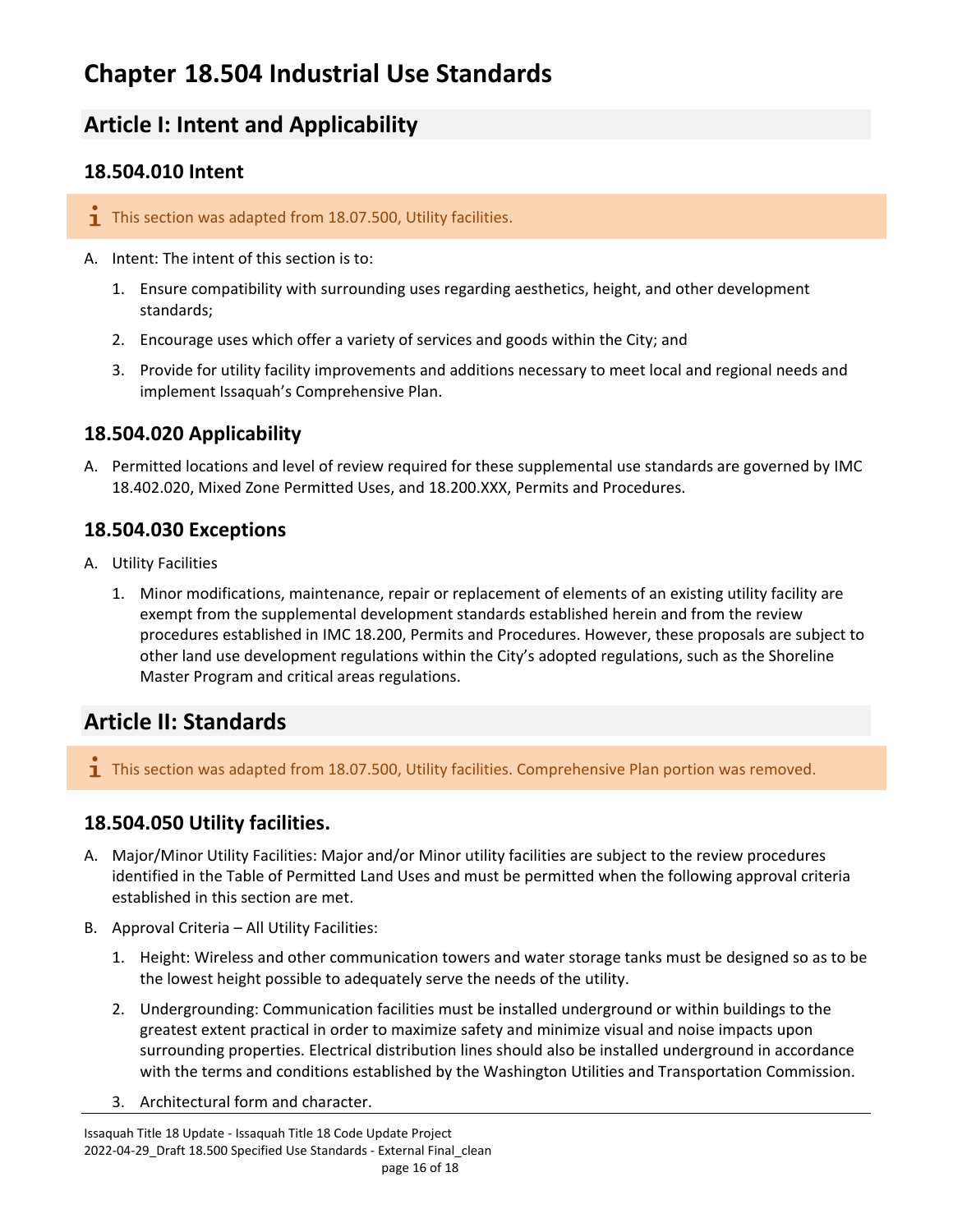- a. Significant Elements: Compatibility of architectural form is not applicable to a utility facility where significant elements of the facility are not housed in a building; however, screening is required to ensure compatibility with adjacent uses and minimize visual impact.
- b. Isolated Elements: Compatibility of architectural form is not applicable for isolated minor elements such as pad mounted transformers, telephone pedestals and metering stations; however, screening is required to ensure compatibility with adjacent uses.
- 4. Noise: No machinery or equipment may cause noise beyond established state standards, as measured at the property line, electrical interference, or similar disturbances.
- 5. Residential Areas:
	- a. Impacts: Such facilities must, whenever possible, be located and designed to minimize adverse impacts on nearby residential areas;
	- b. Storage: In residential zones, there must be no outdoor storage of utility related vehicles or any outdoor storage of utility related materials outside the utility buildings or structures.

#### <span id="page-16-0"></span>**18.504.060 Hazardous waste storage and/or treatment facilities.**

- $\mathbf{\dot{1}}$  Following standard on hazardous waste adapted from 18.07.550 Hazardous waste storage and/or treatment facilities.
- A. As an accessory use, on-site storage and/or treatment facilities for hazardous waste must be allowed for those permitted uses generating the waste and uses otherwise permitted within that zoning district. Such treatment and storage facilities must be consistent with state siting criteria adopted pursuant to Chapter 70.105 RCW, as now existing, or amended, whether by state statute or the WAC provisions.

# <span id="page-16-1"></span>**Chapter 18.506 Public, Institutional, and Open Space Use Standards**

# <span id="page-16-2"></span>**Article I: Intent, and Applicability**

#### <span id="page-16-3"></span>**18.502.010 Intent**

- Intent adapted from IMC 18.07.520, Shopping center standards.
- A. Intent: The intent of providing specified standards for certain public, quasi-public, and institutional uses is to:
	- 1. Provide efficient, convenient, pedestrian-oriented, public, quasi-public, and institutional uses that are compatible with the district in which they are located; and
	- 2. Encourage uses which offer a variety of services and goods within areas of the City.